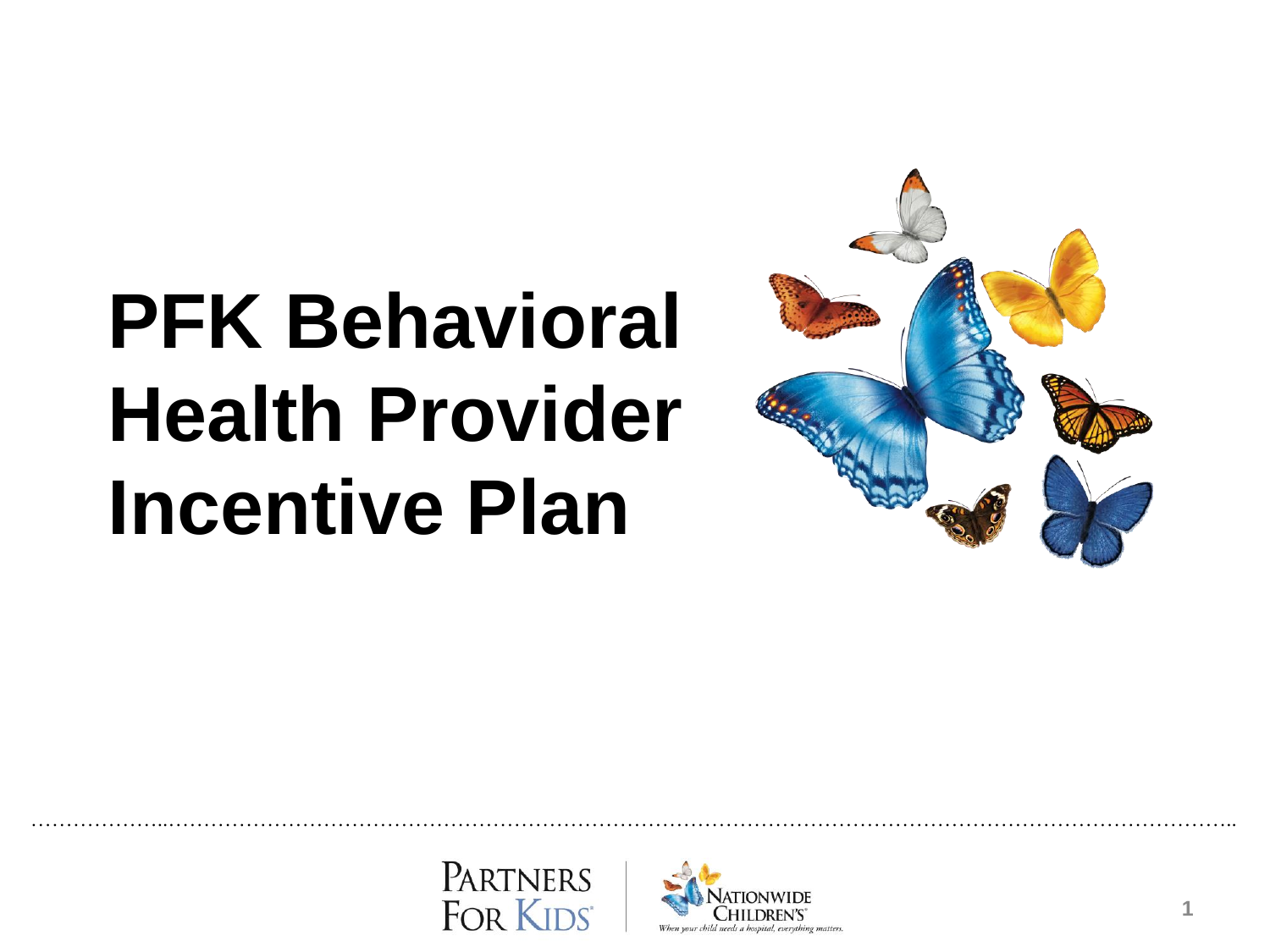# Goals

- Create an behavioral health incentive model that:
	- Reinforces **evidence-based clinical practice**
	- Is **data informed**
	- Is **appropriate for** PFK's **provider base**
	- Results in a positive impact on **outcomes** for PFK members

………………..……………………………………………………………………………………………………………………………………..



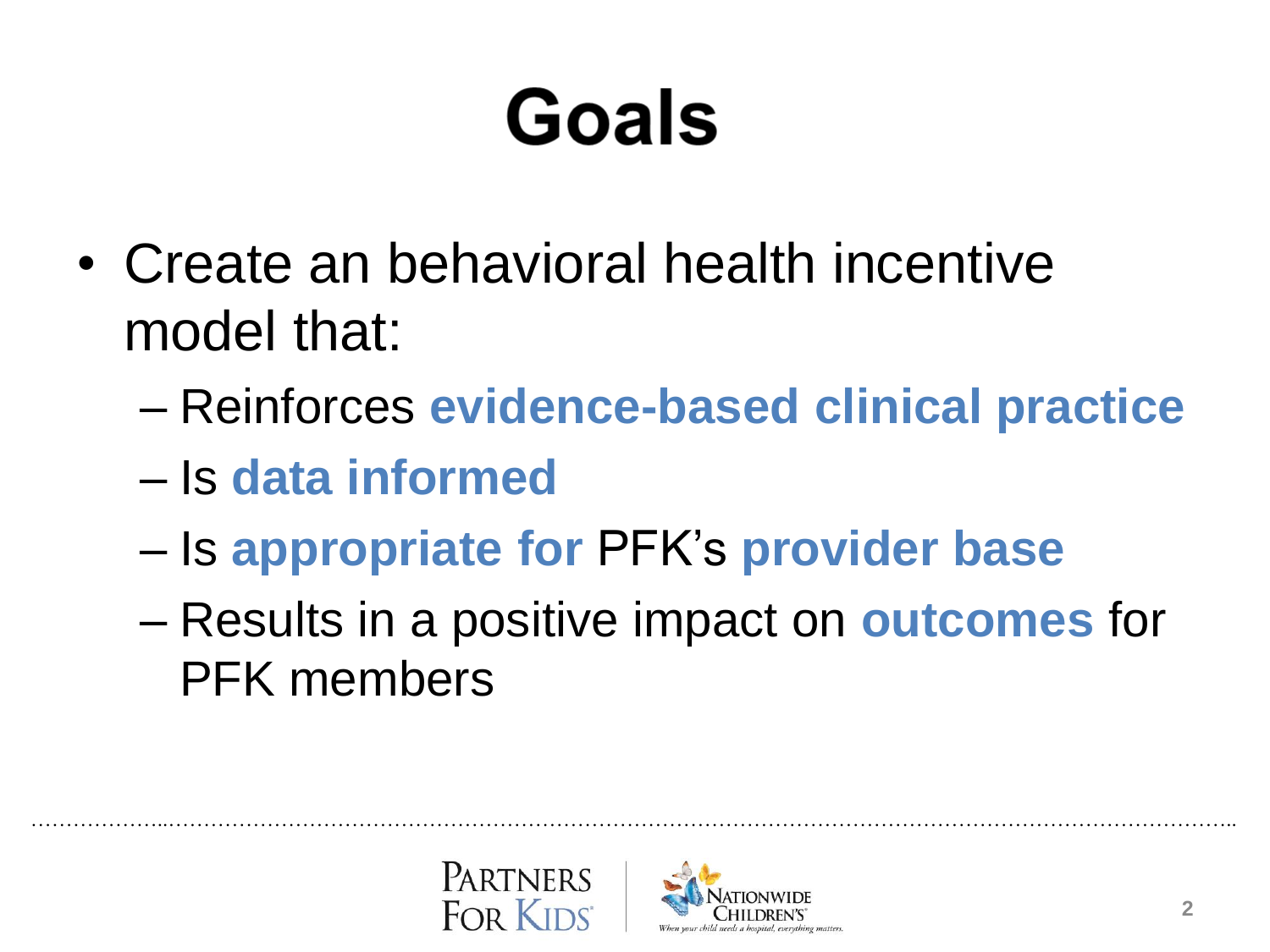### **Structure**

• Financial incentive paid by PFK to provider organizations four times per year



………………..…………………………………………………………………………………………………………………………………….. \* Date of last qualifying service will trigger payment



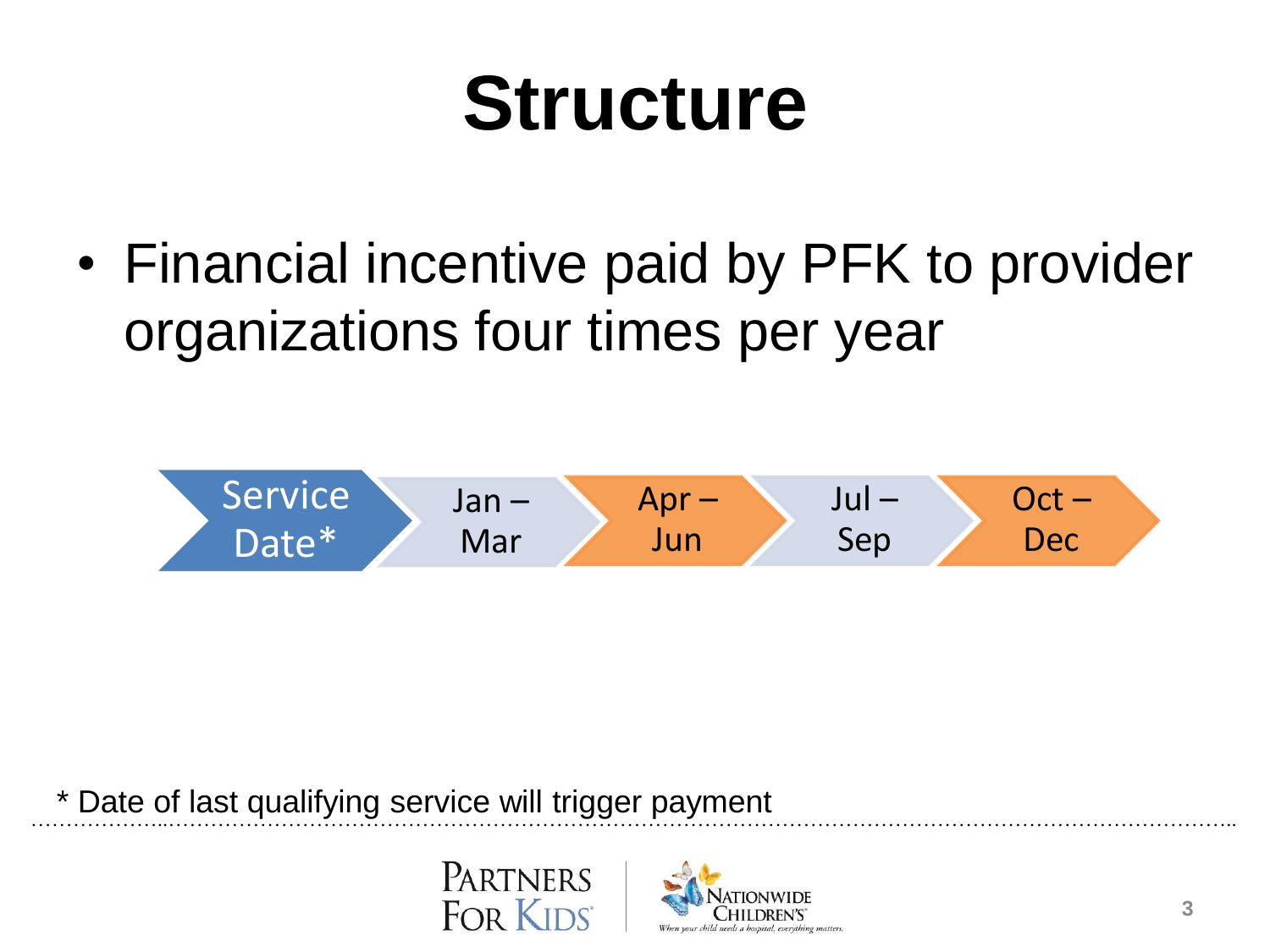# **Proposed Model: Training**

- Rationale:
	- Promote **evidence-based practice** within PFK's provider network
	- Training will focus on modalities appropriate for most common BH diagnoses within PFK members
- Measurement:
	- Completion of at least 1 PFK-supported training session by **50% of the providers credentialed as of January 1** within each group (tax ID) between January 1 – December 31

………………..……………………………………………………………………………………………………………………………………..



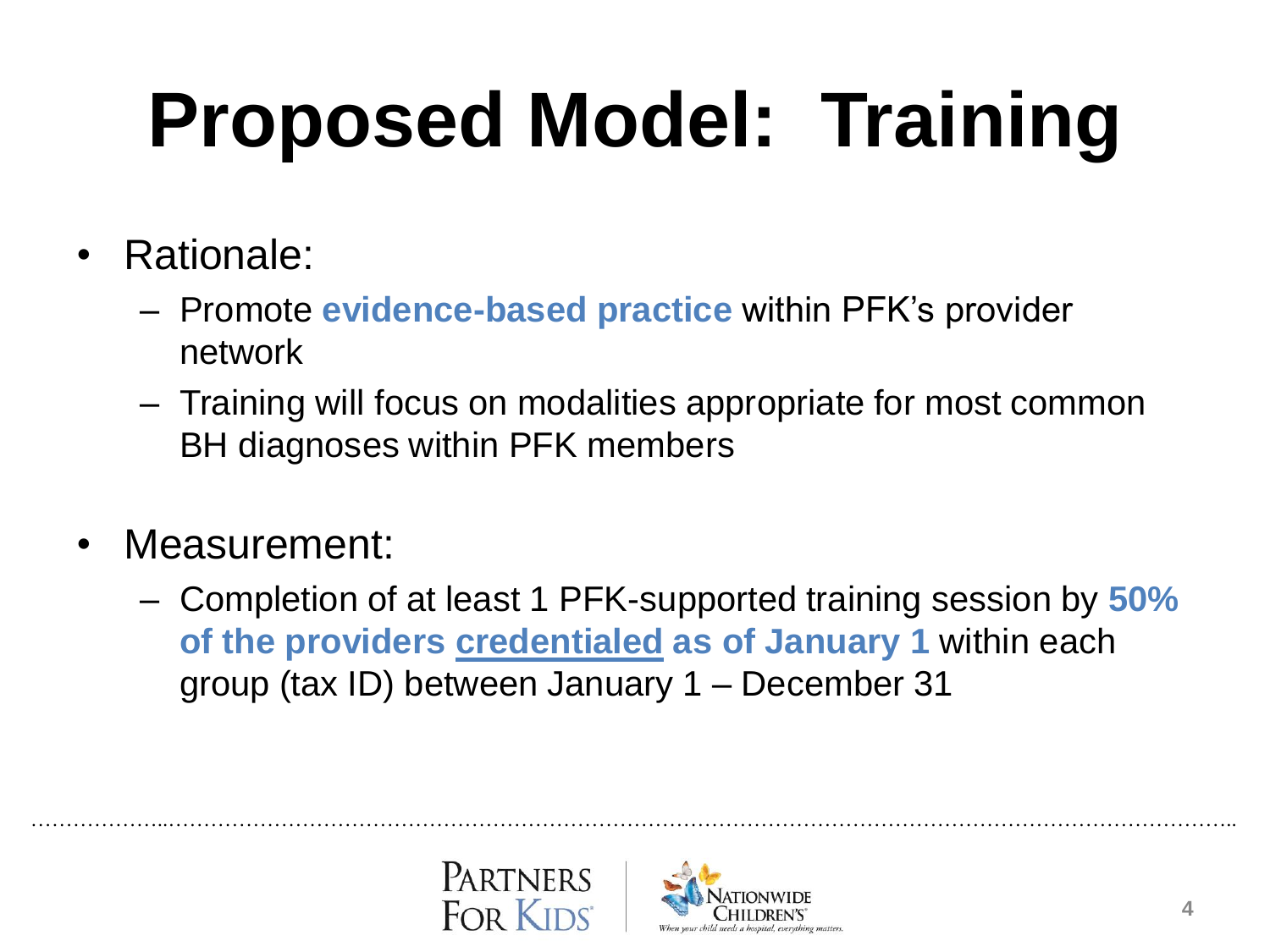### **Proposed Model: Patient Engagement**

- Rationale:
	- Evidence-based literature supports the importance of **longitudinal care** for psychosocial interventions in an outpatient setting
- Measurement:
	- Based on **claims data** for service dates beginning January 1 of the measurement year
	- Includes **new patients** with a diagnosis of **ADHD and Disruptive Behaviors, Anxiety, Trauma, OCD, Autism, Depression or Bipolar**
	- Includes **interview, evaluation, consultation, psychological and psychiatric evaluation and therapy services** provided in an outpatient setting

………………..……………………………………………………………………………………………………………………………………..

• Payment: Per successful patient



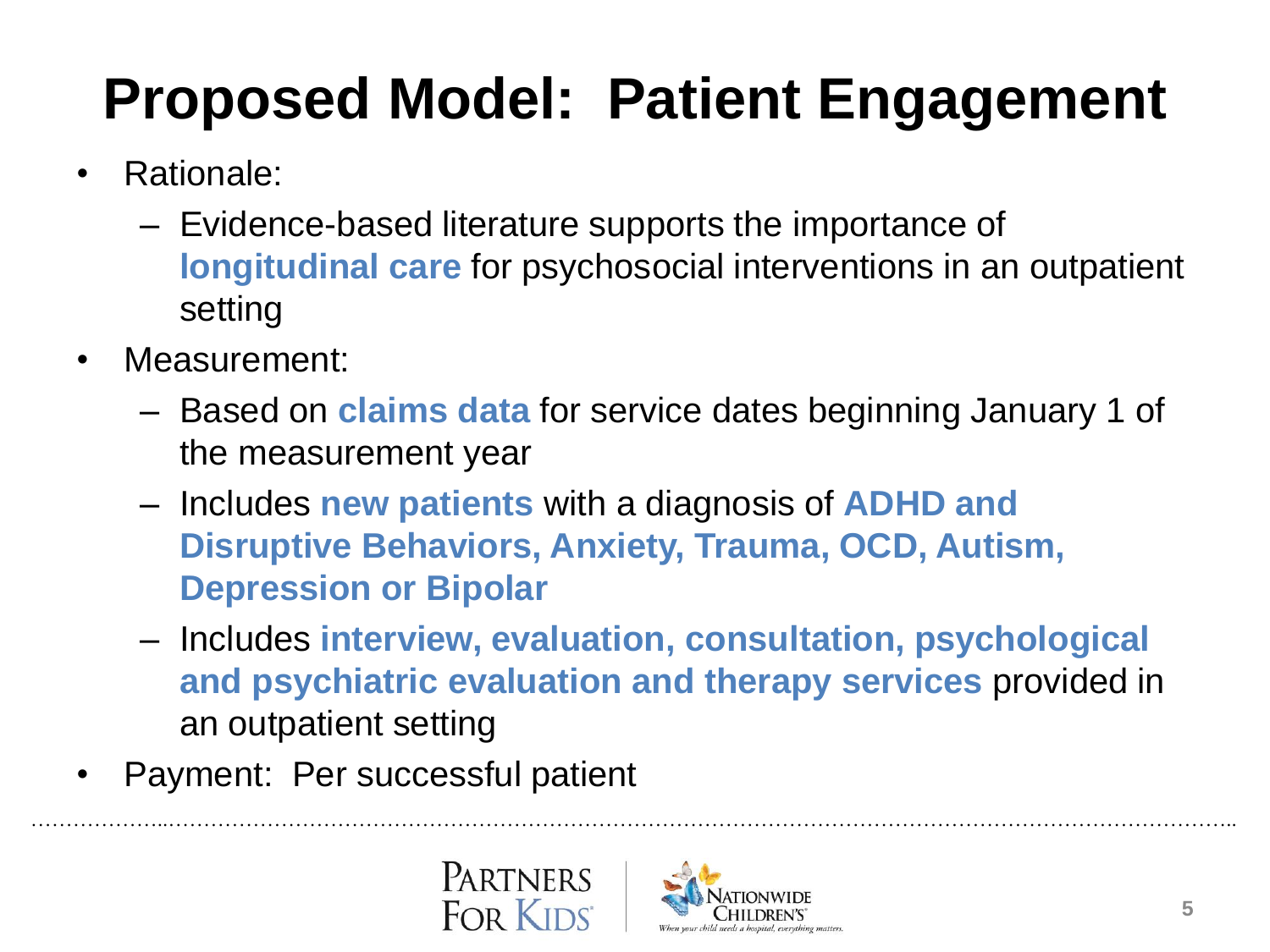#### **Proposed Model: Patient Engagement**

- Measurement:
	- In a rolling 3 month period, patient must have at least **1 visit each in 2 of 3 months** and at least **4 visits total in the 3 month period**

| <b>Patient</b> | Jan     | Feb     | <b>Mar</b> | Apr     | <b>May</b> | <b>Jun</b>    | Jul     | <b>Aug</b> | <b>Sep</b> | Oct     | <b>Nov</b> | <b>Dec</b> | <b>Result</b>             |
|----------------|---------|---------|------------|---------|------------|---------------|---------|------------|------------|---------|------------|------------|---------------------------|
| $\overline{A}$ | 2 visit | 1 visit | 1 visit    |         |            |               |         |            |            |         |            |            | $\checkmark$              |
| $\,$ B         |         |         |            |         | 1 visit    | 2 visit       | 1 visit |            |            |         |            |            |                           |
| $\mathsf{C}$   |         |         |            |         |            |               |         |            |            | 2 visit | 2 visit    |            | $\checkmark$              |
| $\mathsf D$    |         |         | 2 visit    |         | 2 visit    |               |         |            |            |         |            |            |                           |
| $\mathsf E$    | 1 visit | 1 visit | 1 visit    |         |            |               |         |            |            |         |            |            | $\boldsymbol{\mathsf{X}}$ |
| $\mathsf F$    |         |         | 2 visit    | 1 visit |            | <b>1visit</b> |         |            |            |         |            |            | $\boldsymbol{\mathsf{X}}$ |
| G              |         |         |            |         |            |               |         | 1 visit    | 1 visit    | 1 visit | 1 visit    |            | $\boldsymbol{\mathsf{X}}$ |